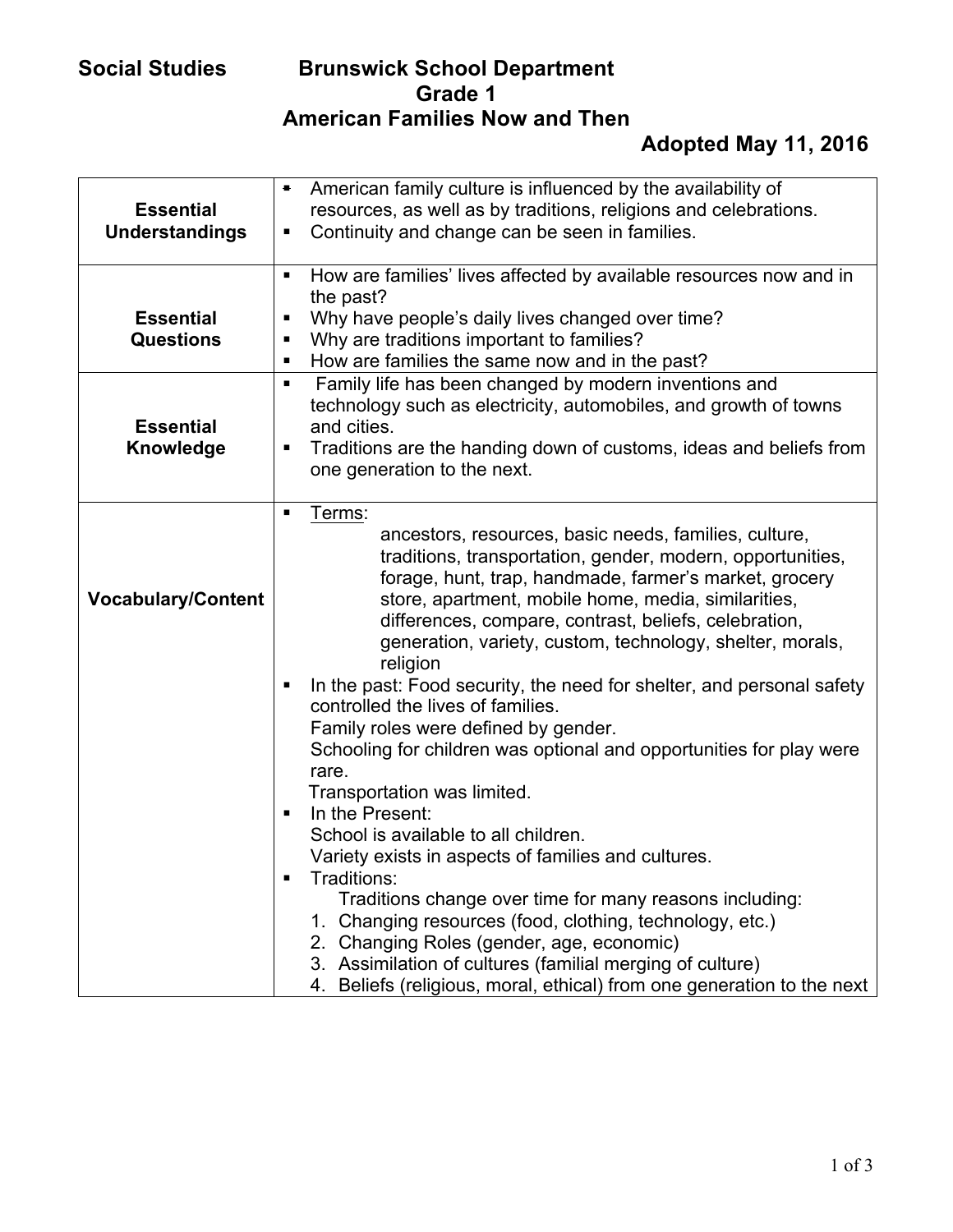| <b>Essential</b><br><b>Skills</b>       | Identify traditions in individual families and cultures.<br>$\blacksquare$<br>Identify similarities and differences in daily life in the past and<br>$\blacksquare$<br>daily life today.<br>Describe how traditions might change over time.<br>п<br>Describe how available resources affect daily life for families.<br>п                                    |
|-----------------------------------------|--------------------------------------------------------------------------------------------------------------------------------------------------------------------------------------------------------------------------------------------------------------------------------------------------------------------------------------------------------------|
|                                         |                                                                                                                                                                                                                                                                                                                                                              |
|                                         | <b>Social Studies</b><br>A.1. Students identify and investigate research questions related to<br>social studies by locating, organizing and sharing information.<br>A.1b. Follow an established procedure for locating sources<br>appropriate to reading level<br>A.1d. Organize findings<br>A.1e. Share information gathered using oral and visual examples |
| <b>Related</b>                          | B. Students understand civic aspects of classrooms traditions and<br>decisions, and the traditions of various cultures, including Maine<br><b>Native Americans</b>                                                                                                                                                                                           |
| <b>Maine Learning</b><br><b>Results</b> | B.3b. Compare traditions that are similar across the nations and<br>traditions that differ in various cultural groups including Maine native<br>Americans                                                                                                                                                                                                    |
|                                         | C.1Students understand the nature of economics as well as key<br>foundation ideas                                                                                                                                                                                                                                                                            |
|                                         | C.1a, Describe economics as how people make choices about how<br>to use scare resources to meet their wants and needs                                                                                                                                                                                                                                        |
|                                         | C.2 Students understand the influence of economics on individuals<br>and groups in the United States and the world, including Maine<br><b>Native Americans</b>                                                                                                                                                                                               |
|                                         | C.2a Identify examples of how I individuals, families, and<br>communities, including Maine Native Americans, are influenced by                                                                                                                                                                                                                               |
|                                         | economic factors<br>C.2b Describe the work and contribution of various groups sto the<br>economics of the local community in the past and present                                                                                                                                                                                                            |
|                                         | .D.2 Students understand the influence of geography on individual<br>and groups in the United States and the world, including Maine<br><b>Native Americans</b>                                                                                                                                                                                               |
|                                         | D.2a Identify the impacts of geographic features on individuals,<br>families and communities, including Maine Native Americans, in the<br>United States and various other nations.                                                                                                                                                                           |
|                                         | E 1Students understand the nature of history as well as key<br>foundation ideas.                                                                                                                                                                                                                                                                             |
|                                         | E.1a. Describe history as " stories" of the past                                                                                                                                                                                                                                                                                                             |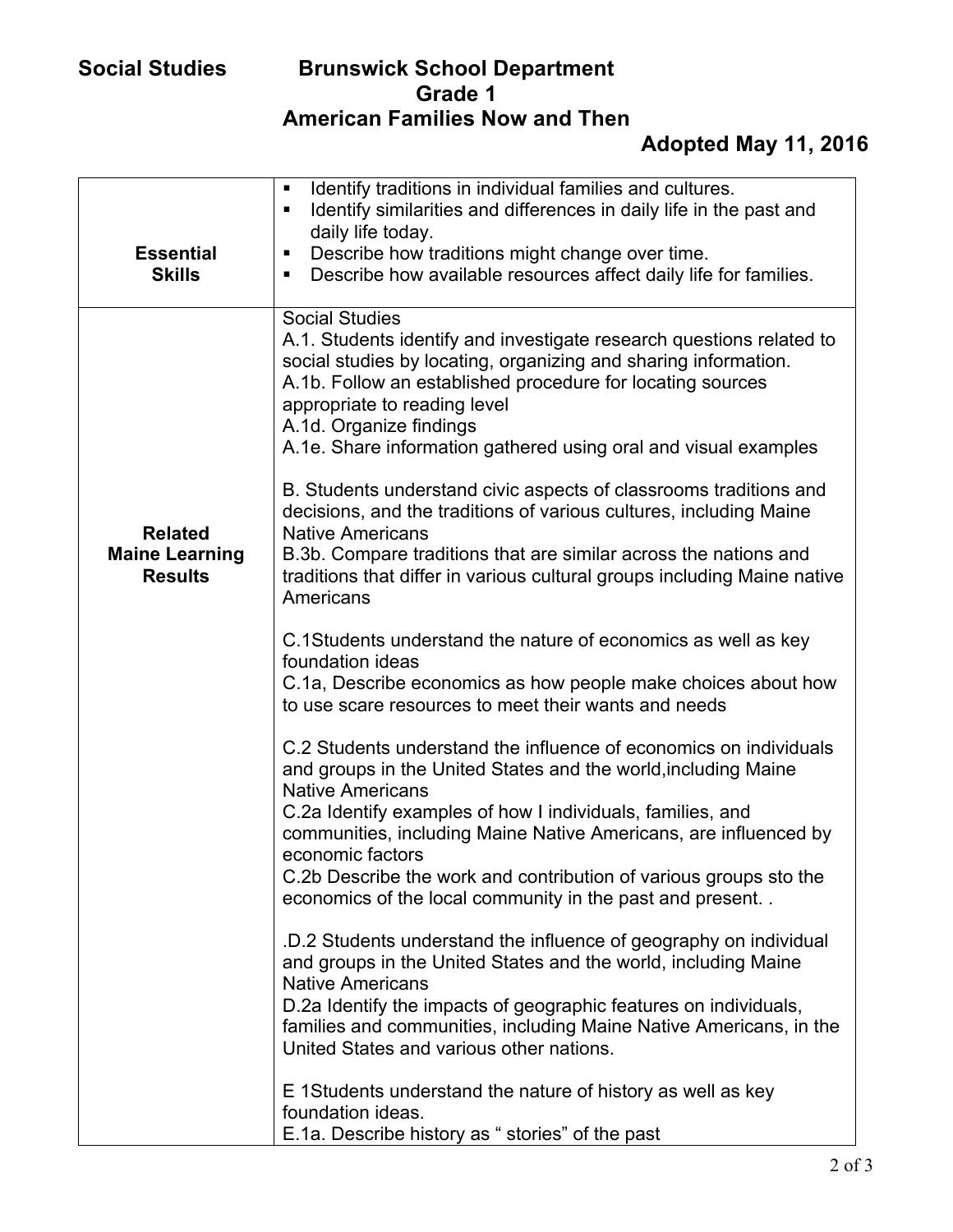| E.1c.Identify past, present, and future in stories, pictures, poems, |
|----------------------------------------------------------------------|
| songs, or videos                                                     |
| E.1d.pply terms such as "before" and "after" in sequencing events.   |
| E.1e. Create a brief historical account about family, the local      |
| community, or the nation by using artifacts, photographs, or stories |
| of the past.                                                         |
| E.2 Students understand historical aspects of the uniqueness and     |
| commonality of individuals and groups, including Maine Native        |
| Americans                                                            |
| E.2a. Explain how individuals, families, and communities share both  |
| common and unique aspects of culture, values, and beliefs through    |
| stories, traditions, religion, celebrations or the arts.             |
| E.2b. Describe traditions of Maine Native Americans and various      |
| historical and recent immigrant groups and traditions common to all. |
|                                                                      |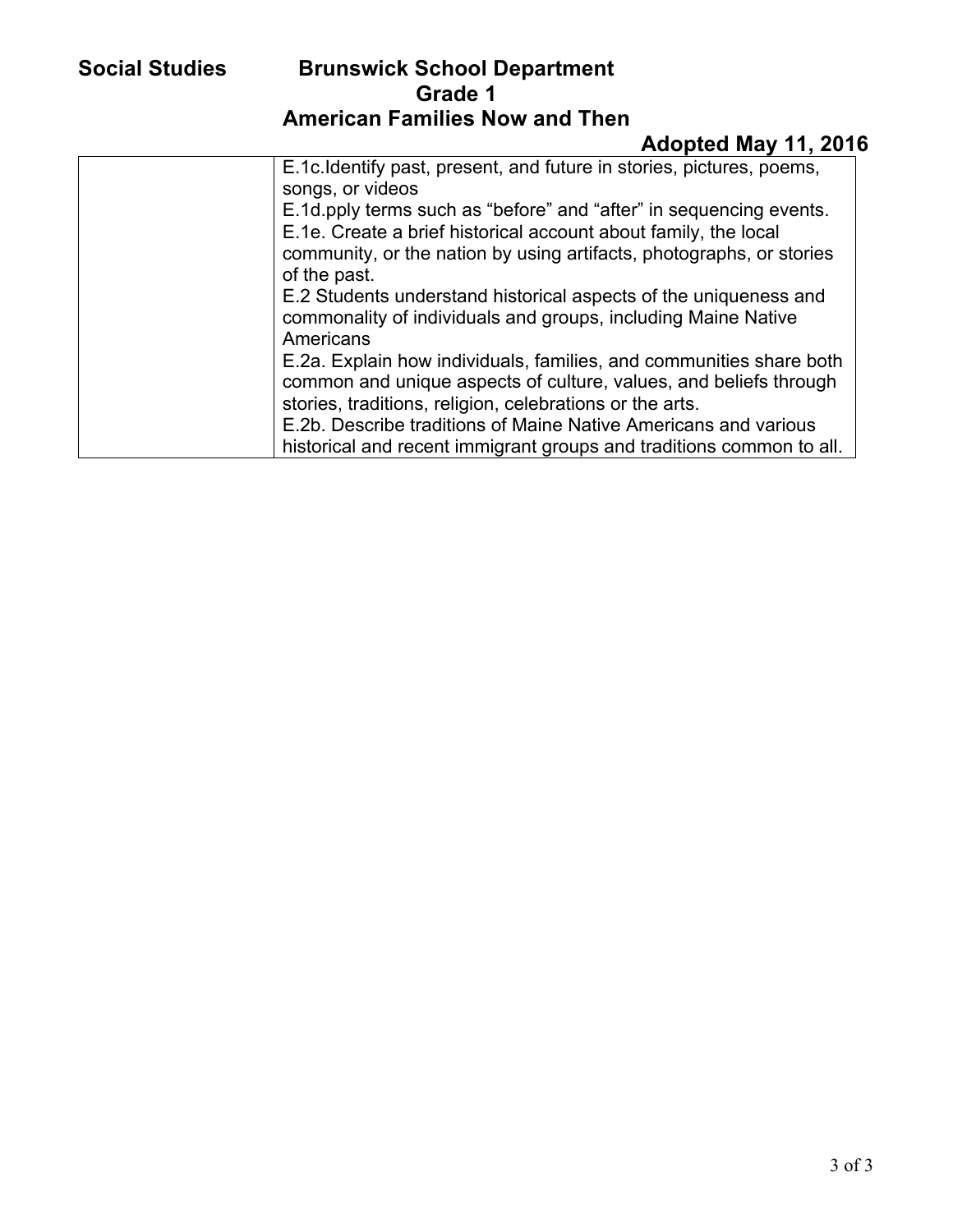| <b>Social</b>     | $\boxtimes$ Chronological reasoning and causation                                             |
|-------------------|-----------------------------------------------------------------------------------------------|
| <b>Studies</b>    | $\boxtimes$ Comparison and contextualization                                                  |
| <b>Practices</b>  | $\boxtimes$ Geographic reasoning                                                              |
|                   | $\boxtimes$ Gathering, using and interpreting evidence                                        |
|                   | The role of the individual in social and political participation                              |
|                   |                                                                                               |
| <b>Sample</b>     | List non-technological aspects of early American life<br>П                                    |
| <b>Lessons</b>    | Describe a day in your home when the power was out. Compare it to a<br>$\blacksquare$         |
| and               | day when you had power.                                                                       |
| <b>Activities</b> | Read The Ox Cart Man and list the types of available resources the<br>$\blacksquare$          |
|                   | family had to provide: food, clothing and shelter.                                            |
|                   | Have children bring in a sample of a family tradition or celebration (food,<br>$\blacksquare$ |
|                   | clothing, decoration, song, story, treasured possession) to share.                            |
|                   | Compare and contrast a resource from now and long ago (food, toys,<br>$\blacksquare$          |
|                   | homes, sewing).                                                                               |
|                   | Teach old fashioned chores, games, school activities, or jobs.<br>Е                           |
|                   | Interview a grandparent or older relative to find out what was different<br>п                 |
|                   | about their childhood.                                                                        |
|                   |                                                                                               |
| <b>Sample</b>     | Draw a picture of a day and the life of a child from long ago and of<br>$\blacksquare$        |
| <b>Classroom</b>  | yourself.                                                                                     |
| <b>Assessment</b> | Present a family tradition to the class.<br>Ξ                                                 |
| <b>Methods</b>    | List resources that could be handmade by a family long ago (after<br>ш                        |
|                   | reading and discussing a book such as The Ox Cart Man).                                       |
|                   | Publications                                                                                  |
|                   | Families Now and Then picture book stories                                                    |
|                   | Pilgrim Children Had Many Chores - Gina Lems-Tardif<br>$\circ$                                |
|                   | <b>Cherry Pies and Lullabies by Lynn Reiser (Three</b><br>$\circ$                             |
|                   | generations of daughters and mothers share cherry pie)                                        |
| <b>Sample</b>     | Wheat Doll by Allison Randall (1800's Utah settler<br>$\circ$                                 |
| <b>Resources</b>  | childhood)                                                                                    |
|                   | The Keeping Quilt by Patricia Polocca (A quilt helps tell the<br>$\circ$                      |
|                   | story of American immigrant families over several                                             |
|                   | generations)                                                                                  |
|                   | Ox Cart Man by Donald Hall (Early New England family<br>$\circ$                               |
|                   | produces own goods)                                                                           |
|                   |                                                                                               |
|                   | The Quilt Story by Tony Johnston (Hand-me-down quilt is<br>$\circ$                            |
|                   | passed through generations)                                                                   |
|                   | ○ Abbie in Stitches by Cynthia Cotten (Colonial girl learns to                                |
|                   | sew though she would rather read)                                                             |
|                   | Apple Picking Time by Michelle Slawson (Modern family<br>$\circ$                              |
|                   | picks fruit for additional income)                                                            |
|                   | Little House on the Prairie by Laura Ingalls Wilder<br>$\circ$                                |
|                   | The Log Cabin Quilt by Ellen Howard (Grandma's quilt<br>$\circ$                               |
|                   | scraps help build a family's log cabin)                                                       |
|                   | Red Flower Goes West by Ann Turner (Family traveling<br>$\circ$                               |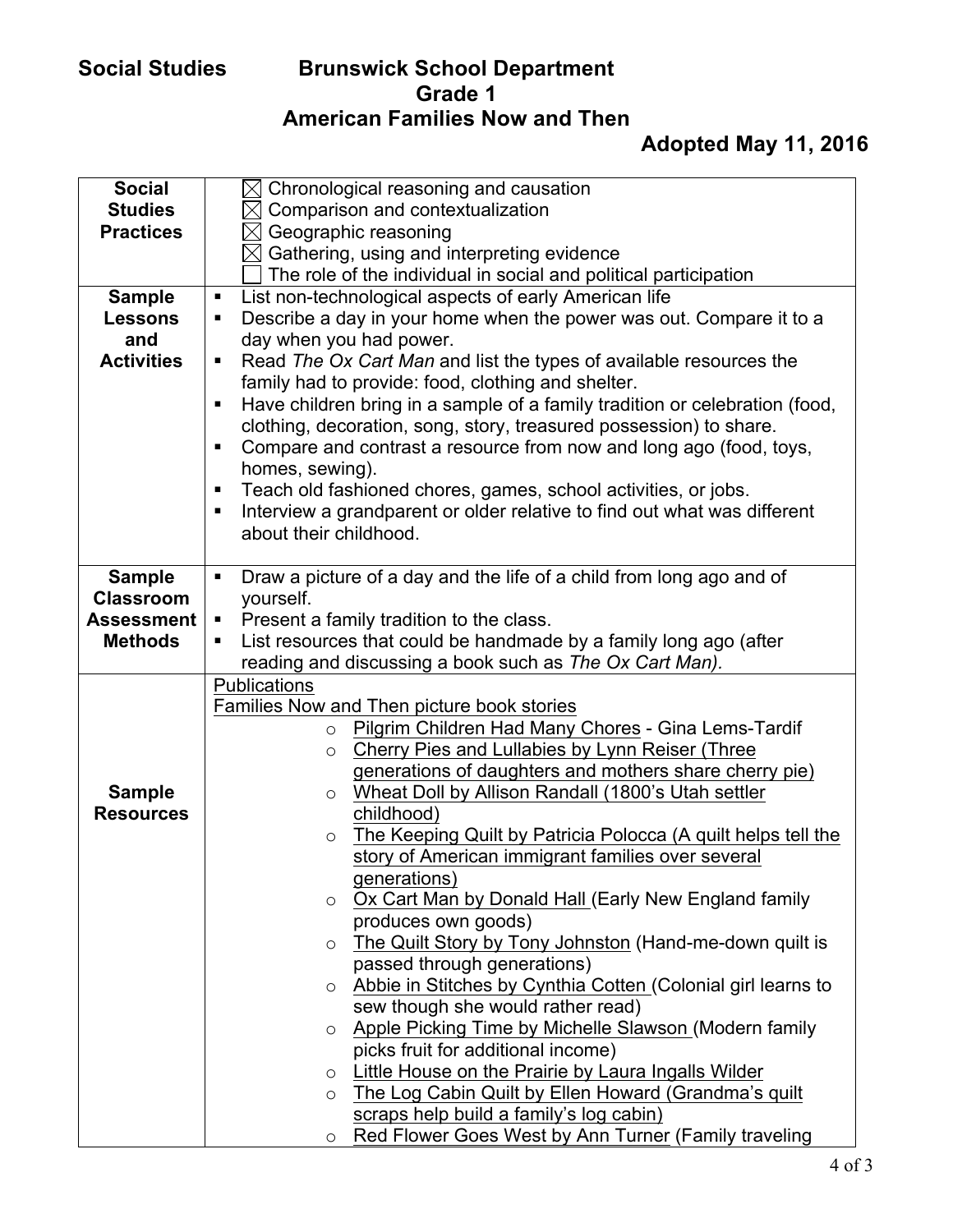|         | westward carries one red flower with them)                          |
|---------|---------------------------------------------------------------------|
|         |                                                                     |
|         | o Bigmama's by Donald Crews (Crews recalls childhood summers        |
|         | at his grandparents' home.)                                         |
|         | o Seven Brave Women by Betsy Hearne (Autobiographical seven         |
|         | generations of American women)                                      |
| $\circ$ | One Horse Farm by Dahlov Ipcar (Johnny grows up on a Maine          |
|         | farm that goes from using horses to tractors.)                      |
| $\circ$ | I Go with My Family to Grandma's by Rivi Levinson (In early         |
|         | 1900s extended families from 5 NYC boroughs go to grandma's)        |
| $\circ$ | Stitchin' and Pullin': a Gee Bend Quilt by Patricia McKissck        |
| $\circ$ | The Blessing Cup by Patricia Polacco (Objects remind                |
|         | generations of a Jewish family of what is important in life)        |
| $\circ$ | This Is the Rope: a Story from the Great Migration by Jacqueline    |
|         | Woodson & illus. by James Ransome A rope is passed down             |
|         | through three generations in an African American family for         |
|         | skipping, packing.                                                  |
|         | ○ Show Way by Jacqueline Woodson illus by Hudson Talbot Five        |
|         | (Generations of African Americans share a quilt)                    |
|         | Sailing Home: a Story of a Childhood at Sea by Gloria Rand &        |
|         | illus. by Ted Rand (based upon a real family's 1890s life on a      |
|         | four-masted sailing bark.)                                          |
|         | o When I Was Young in the Mountains by Cynthia Rylant & illus. by   |
|         | Diane Goode (Autobiographical, girl recalls growing up with her     |
|         | Appalachian grandparents.)                                          |
|         | $\circ$ I Have Heard of a Land by Joyce Carol Thomas (Describes the |
|         | joys and hardships experienced by an African-American pioneer       |
|         | woman who staked a claim for free land in the Oklahoma              |
|         | territory.)                                                         |
|         | o A Chair for My Mother by Vera Williams (Little girl saves her     |
|         | money for a big gift.)                                              |
| $\circ$ | This Is Our House by Hyewon Yum (Over three generations,            |
|         | family continue activities begun in new house by Korean             |
|         | immigrant grandparents.)                                            |
| $\circ$ | Miss Birdie Chose a Shovel by Leslie Connor and illus. by Mary      |
|         | Azarian In 1856 Miss Birdie emigrates with a shovel which she       |
|         | uses throughout her life in America.)                               |
| $\circ$ | A Couple of Boys Have the Best Week Ever by Marla Frazee This       |
|         | is a humorous, loving look at two contemporary boys who spend       |
|         | an unconventional week with grandparents.                           |
| $\circ$ | Home Lovely by Lynn Rae Perkins In this quiet story a young girl    |
|         | and her mom make their trailer a welcoming home.                    |
|         | Families Now and Then Informational/nonfiction books                |
|         | o Pilgrim Children Had Many Chores - Gina-Lems-Tardif               |
| $\circ$ | Sarah Morton's Day, Samuel Eaton's Day, Tapenum's Day: A            |
|         |                                                                     |